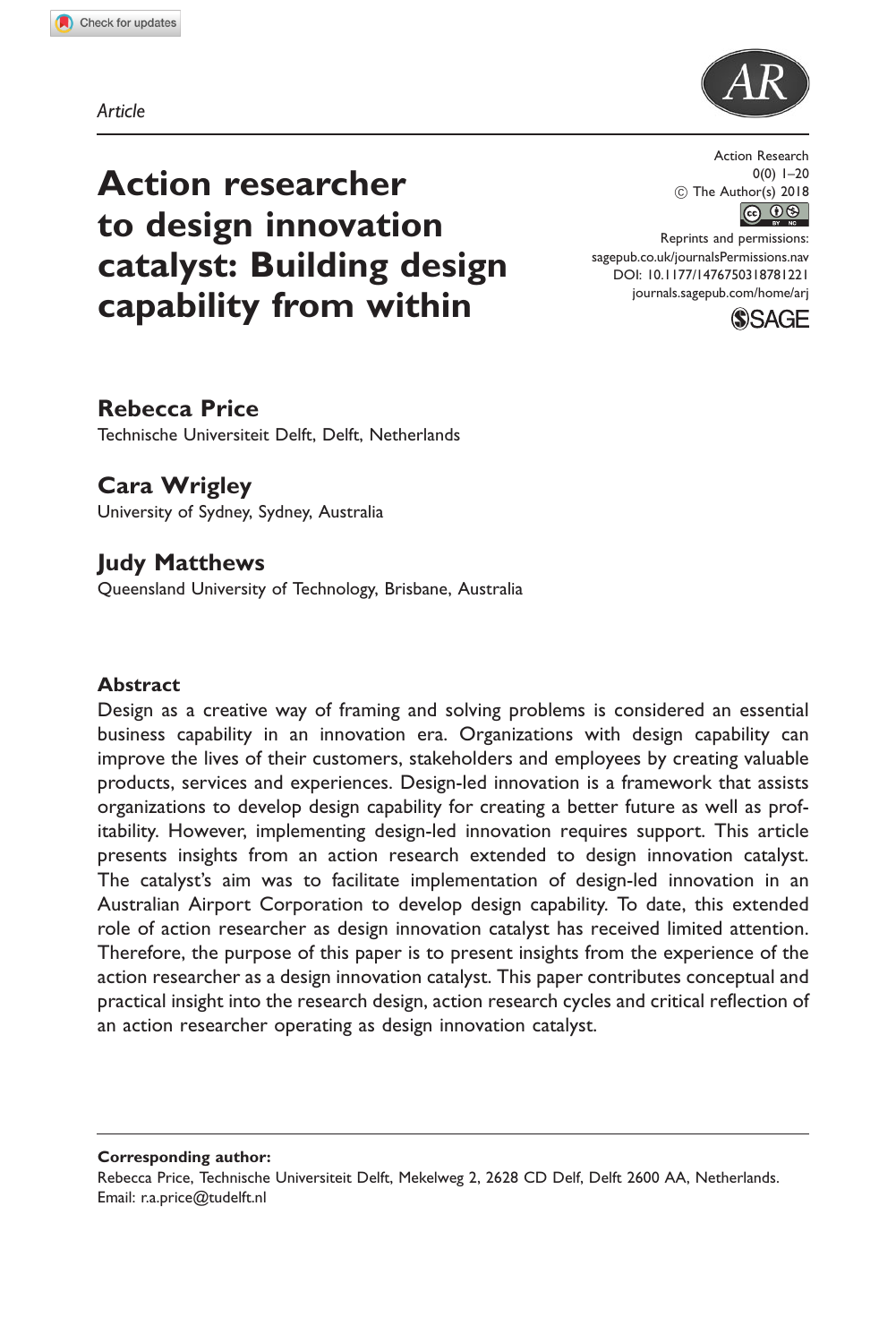#### Keywords

Design-led innovation, design capability, organization design, reflection, airport

### Introduction

Design offers a way of framing and solving problems to create a better future (Simon, 1969) and is considered an essential business capability in an age where innovation is necessary (Muratovski, 2015). The *Design Value Index 2016* confirms that organizations that use design to innovate outperform rivals (Rae, 2016). Ultimately, as Buchanan (2015) states, the outcome of design capability within organizations is to improve the lives of customers, stakeholders and employees who daily interface with a particular organization. Buchanan's perspective considers the journey toward design integration not just a matter of profitability, but of creating a better future for generations to come. However, the challenge remains (and is particulary relevant for organizations that wish to adopt design), how is design capability developed.

The research landscape lacks contributions that reveal how design becomes integrated within the fabric of an organization as a new way creating and capturing value. Such a gap in knowledge determines that a researcher in this space must move beyond the traditional boundaries of organizational research toward flexible and context orientated inquiries. Within the design research society there is recognised need to promote diverse and impactful new modes of research that integrate deeply into the design process (Dorst & Hendriks, 2007). However, context bound and flexible approaches to organizational research such as action research have faced critique from positivist sections of the design society – even while conceptual affinity between the two fields is acknowledged (Silverman, 2015; Swann, 2002).

The purpose of this paper is to explore the extended role of action researcher as design innovation catalyst. To date this extended role has been utilized in numerous studies seeking to build design capability in organizations, and in such contexts as aged care (Nusem, Wrigley, & Matthews, 2017), manufacturing (Doherty, Wrigley, Matthews, & Bucolo, 2015; Krabye, Wrigley, Matthews, & Bucolo, 2013), mining (Townson, Matthews, & Wrigley, 2016), collaborative consumption (Garrett, Straker, & Wrigley, 2017), and the automotive industry (Bryant & Wrigley, 2014). These studies involved partnerships between action researchers as design innovation catalysts and Australian small to medium enterprises that were facing respective innovation challenges. The outcomes of the studies above emphasized reporting on the journey of the organizations involved to strengthen the conceptual legitimacy of design-led innovation (DLI) – or a third-person inquiry. To date there has been limited evaluation or reflection upon this extended role of action researcher as design innovation catalyst to benefit the research community – second person inquiry (Torbert, 2001). It is to this research gap that this article responds by providing new knowledge from a second-person inquiry of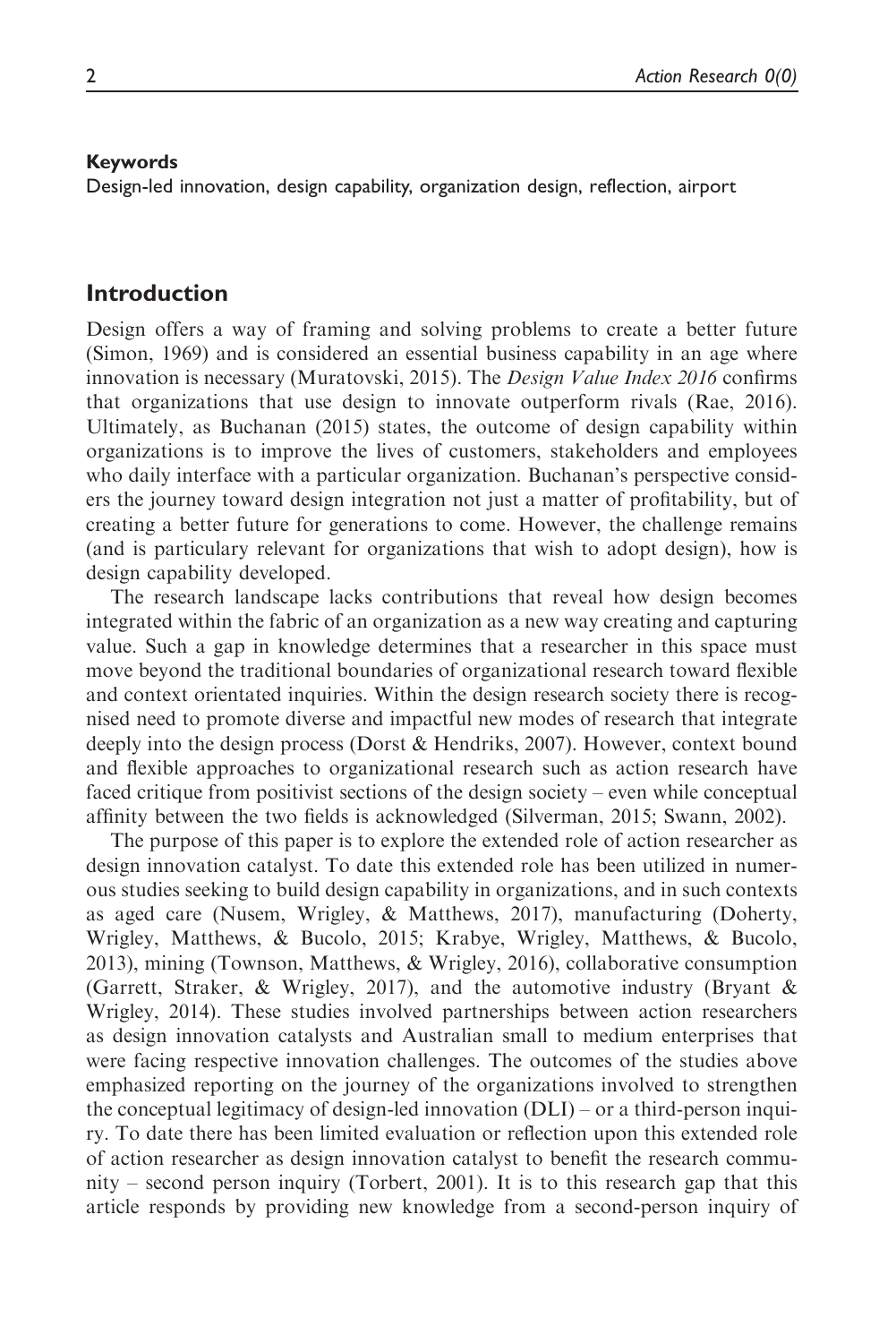action researcher as 'catalyst'. The first author undertook a period of 18 months embedded within an Australian Airport Corporation (AAC), working in partnership with stakeholders to develop design capability.

## **Background**

It is important from the outset of this article to establish four key concepts that are in a state of interplay throughout this article. First, DLI is a framework with particular focus on developing design capability. In this context, design is viewed explicitly in a practical sense as a way of thinking and doing, underpinned by abductive reasoning that can be learnt and therefore applied to solve problems (Dorst, 2011). Second, the design innovation catalyst (at times shortened to 'catalyst' throughout the article) is an expert of DLI who demonstrates, engages and coaches an organization in their journey toward design capability. Third, action research provides an action-orientated inquiry (Bradbury, 2015) that is harnessed to deepen intellectual efforts to understand and improve knowledge of DLI as an emerging field, while simultaneously developing design capability within the partnering organization. These three concepts interplay and form the basis for this inquiry, but remain conceptually distinct. The fourth concept is the role of the action researcher as an active shaper of collaboration (Huzzard, Maina Ahlberg, & Ekman, 2010). The role of the action researcher is extended by that of the design innovation catalyst. Enriching the current practice of action research will be the focus of this article.

## Design-led innovation

In an increasingly competitive and uncertain world, the ability of an organization to innovate becomes a means not only for growth, but also survival. DLI as a framework is intended to support the learning and consequent application of design across an organization. Implementation of DLI has been observed to positively influence firm innovation performance by aiding the realization of new possibilities (Wrigley, 2016). The DLI framework is illustrated in Figure 1 and is comprised of the 'external' and 'internal' spaces of organization, intersected by 'operational' and 'strategic' activities. According to Bucolo, Wrigley, and Matthews (2012), moving through the framework involves three key phases. These phases are:

- 1. Gathering customer insights from customers and stakeholder that reveal deeper latent needs;
- 2. Proposing future orientated solutions that capture value from these customer and stakeholder insights, prototyping and testing solutions with stakeholders and;
- 3. Shaping strategy that leverages the value unlocked by future orientated propositions – these propositions being grounded in customer and stakeholder insight.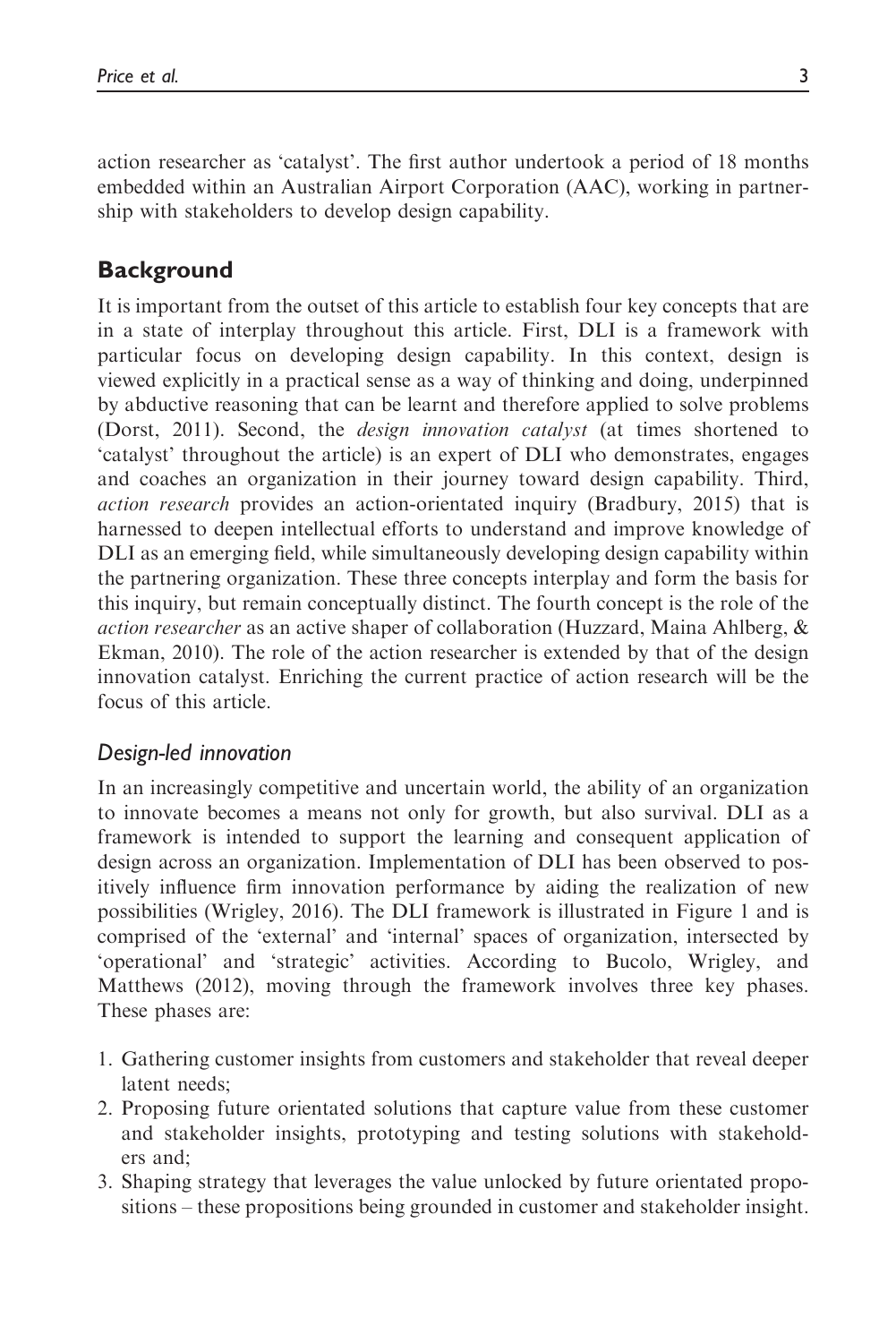

Figure 1. Design-led innovation framework.

## Organizational context for action research

Airports operate and grow upon the strength of reputation. The reputation of being a fast airport with excellent passenger experience attracts customers to do business at that location. Innovation becomes a necessary activity to take leadership and continually improve operations to maintain good reputation in an industry that is concerned by rankings and awards. Profitability matters aside, airports play a crucial role as the enabler of mobility on which modern society has become highly reliant. There is much to be learnt from organizations which operate under the associated pressures of *high reliability* status such as airports (Chivers, 2014).

The AAC engaged the design innovation catalyst to implement DLI as a new approach to creating and capturing value. At the time, the design innovation catalyst was beginning doctoral research in the field of DLI and entered the AAC. The action-orientated inquiry allowed the design innovation catalyst to work within the AAC for a period of 18 months. Three cycles of action research occurred, with each cycle corresponding to an industry project (see Figure 2). Semi-structured interviews and focus group discussion provided the catalyst greater visibility within the organization and opportunities to involve a greater number of participants with DLI, a strategy described by Agostinone-Wilson (2012). Further, data generated as an outcome of action were captured in field notes and a reflective journal kept by the catalyst to capture, monitor and assess the participants' growing sense of awareness (Brodsky, 2008). Additional details of each project can be viewed in Appendix 1.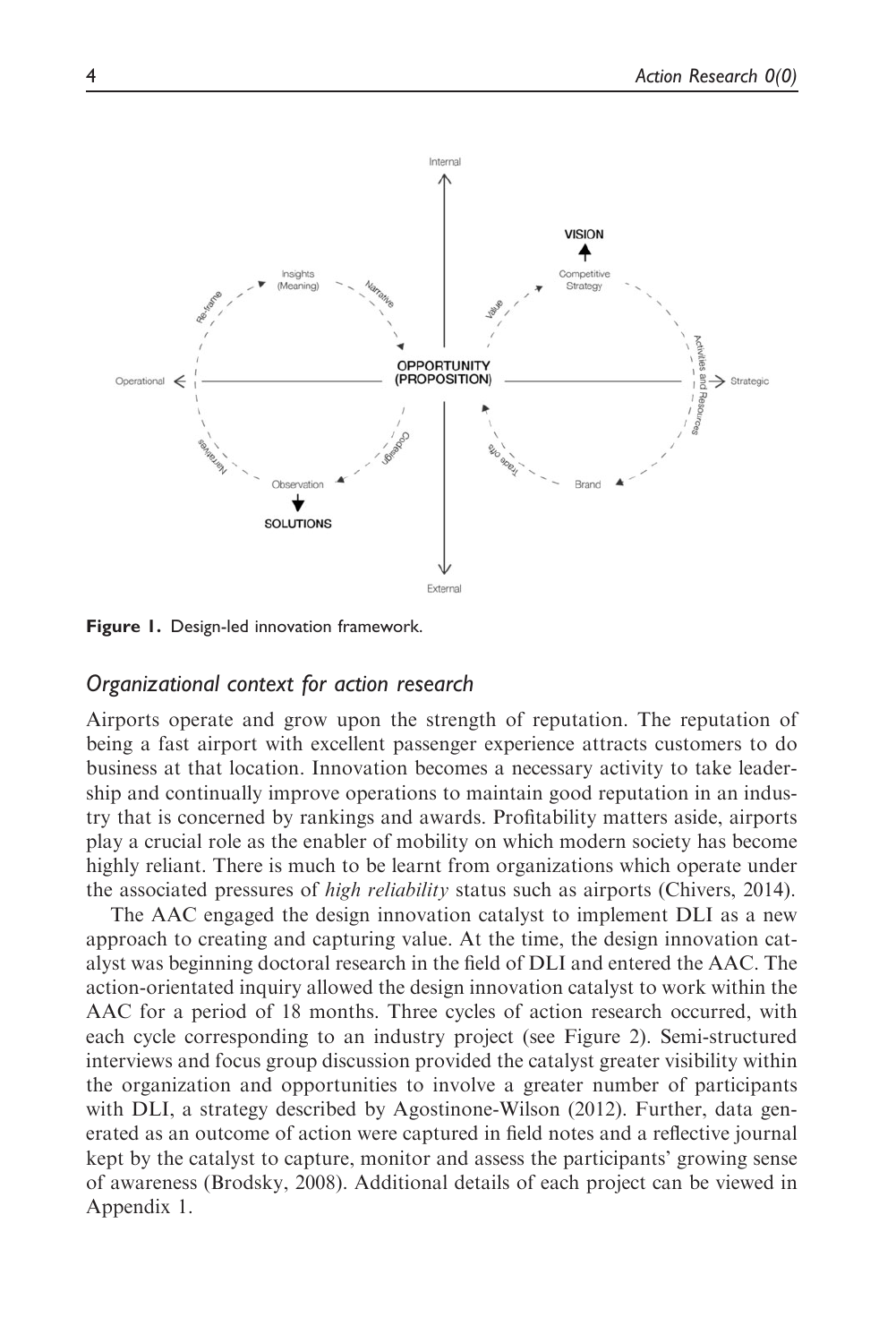

Figure 2. Extended role of action researcher as Design innovation catalyst framework.

Each cycle of action research corresponded to the tasks set out by Wrigley (2016) as crucial to the role of the design innovation catalyst. Wrigley (2016) states the catalyst must; 'dissect' (understand the organization); coach DLI enabling employees to 'learn' design, and; 'integrate' DLI before concluding the embedded period within the organization. Therefore, action research cycle one sought to 'dissect' the AAC context; action research cycle two sought to coach and 'learn' DLI with AAC employees, and; action research cycle three sought to 'integrate' DLI as an accepted way of working across the AAC.

#### Design innovation catalyst

To facilitate the journey of organization to adopting DLI, the design innovation catalyst described by Wrigley (2016), becomes vital to guiding an organizations' progression toward design. The design innovation catalyst coaches the use of design methods and skills. Further, the catalyst works with an organization's employees and stakeholders to complete real projects. The catalyst operates between business and design to translate abstractions of research and the realities of practice into value for the organization. The framework for the design innovation catalyst (Wrigley, 2016), mirrors that of DLI in that there is an underpinning axis for related contexts intersected by activities (see Figure 3). The catalyst must traverse academic and industry domains while undertaking teaching and learning activities. Such a role requires a pragmatic attitude and a set of capabilities that promote adaptability. Wrigley (2016; 2017) further describes the capabilities and practice required to fulfil this role which can be viewed in Table 1.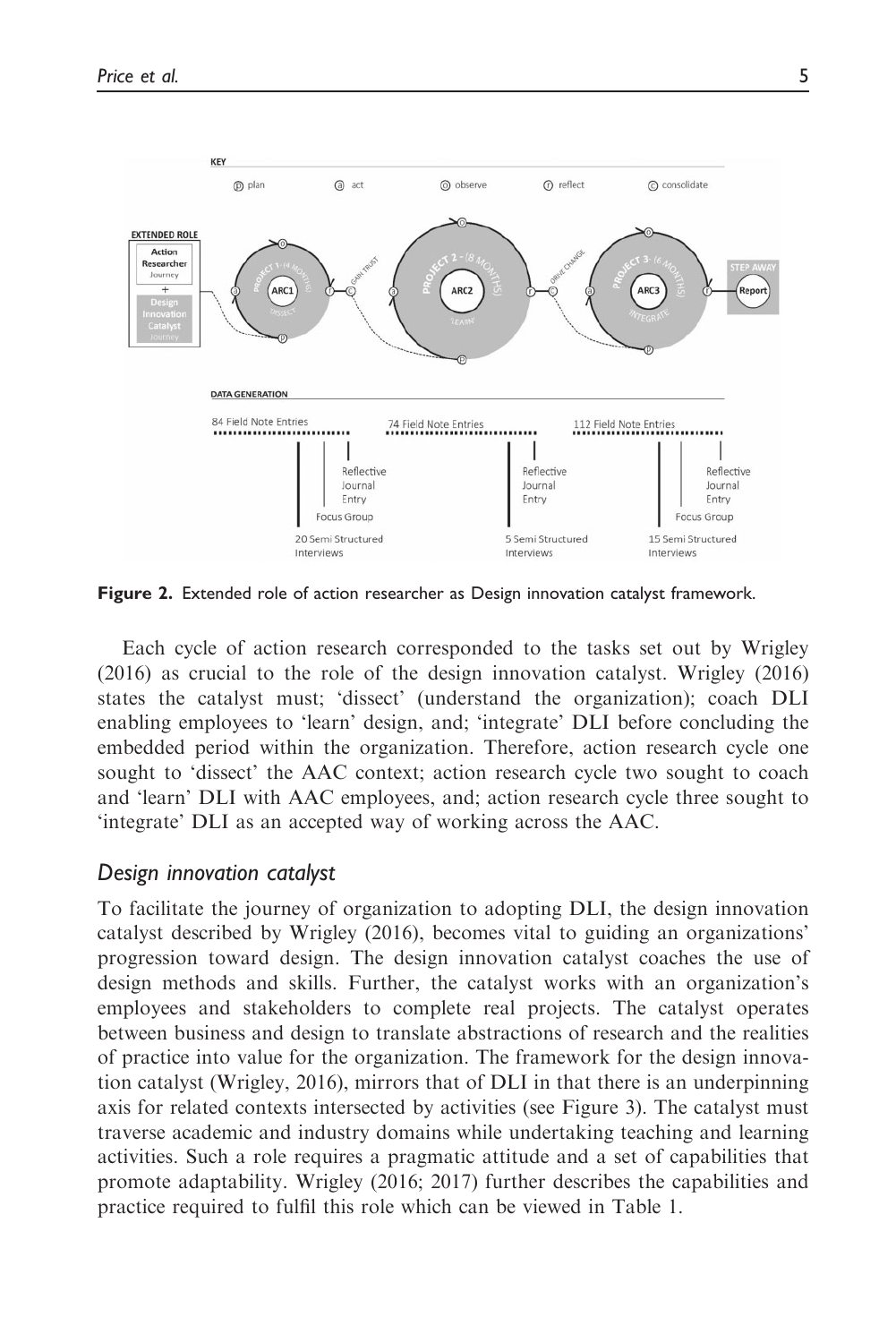

Figure 3. Design innovation catalyst framework.

An intersection with the capabilities of an action researcher and the design innovation catalyst can be determined as both roles concern understanding and improving situations encountered (Bradbury, 2015). However, there are also unique nuances between the two roles. The defining characteristics of an action researcher can be conceptually extended by that of the design innovation catalyst. This extension can be viewed in Table 2.

#### Action research cycle (ARC)  $I$  – understanding the AAC and building trust

ARC1 challenged the design innovation catalyst to understand and describe the AAC from within, to develop rapport with stakeholders and employees, demonstrate DLI and convince the organization of the framework's value. Getting to know the employees within the corporation was the first step. As noted in the catalyst's written reflections, 'The first cycle consisted of learning about the organization'. The key task for me was to 'understand and make sense of the value chain, pick up aviation lexicon and place myself in contact with various stakeholders across the business' (Reflective Journal). While interview and focusgroup discussion belong to ethnographic domains of research inquiry, the catalyst chose to apply these research methods as a formal way of meeting employees within the corporation. Interviews were conducted across senior management, middle management and operational levels from all of the nine departments.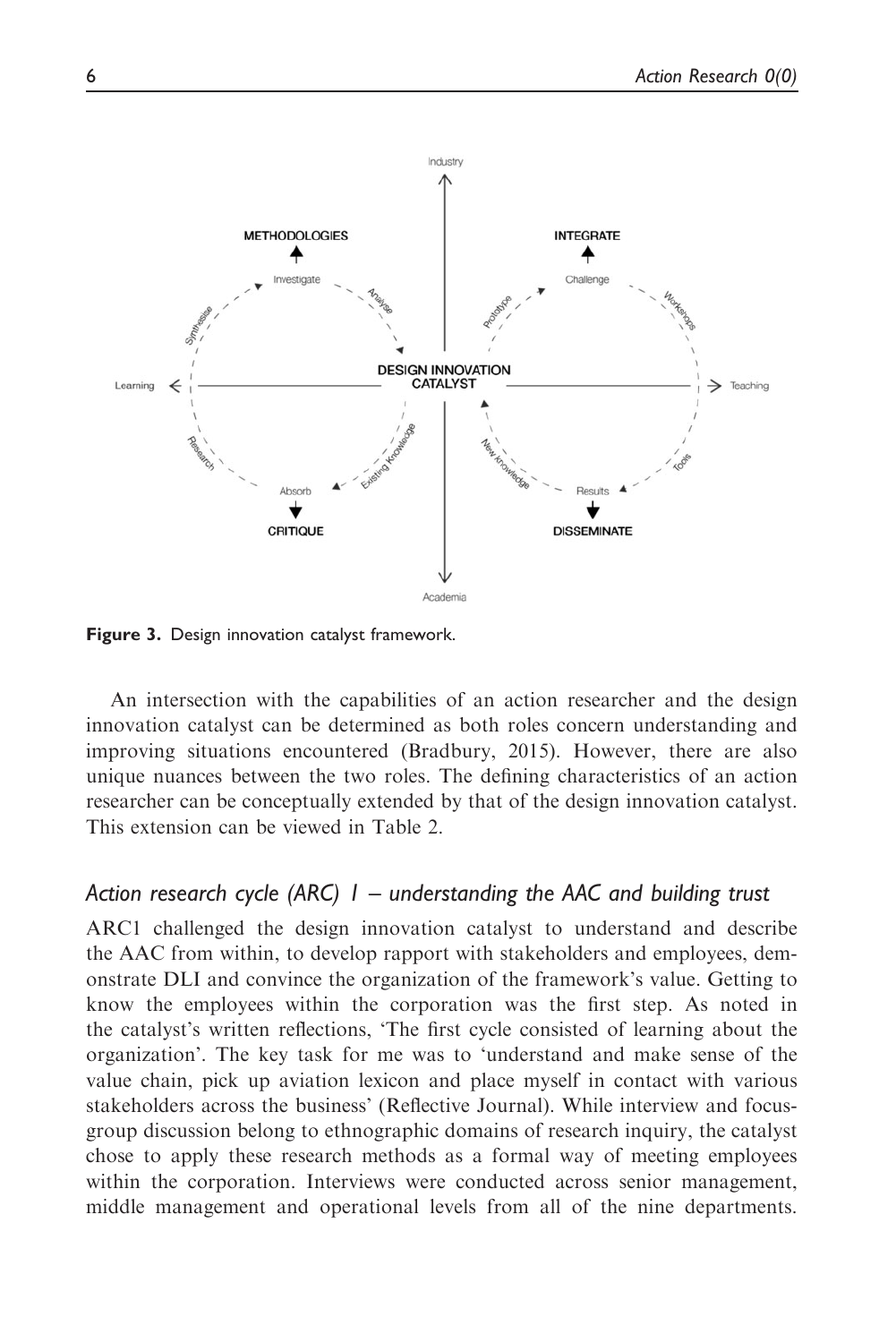| Capability                               | Core requirements of the design innovation catalyst                                                                                                                                                                  |
|------------------------------------------|----------------------------------------------------------------------------------------------------------------------------------------------------------------------------------------------------------------------|
| Design knowledge and skills              | Design knowledge, skills, tools, experience and the<br>ability to take leadership to lead the<br>design process                                                                                                      |
| Business knowledge and<br>under-standing | Knowledge and understanding of key business con-<br>cepts - including strategy, new product develop-<br>ment, incremental to radical innovation processes,<br>organization change and entrepreneur-<br>ial awareness |
| Cognitive abilities                      | An ability to think independently, originally, and<br>outside the box; an ability to frame old problems<br>in new ways                                                                                               |
| Customer and<br>stakeholder centricity   | The ability to build genuine emotional empathy for<br>customers and stakeholders that leads to the<br>identification of latent needs                                                                                 |
| Personal qualities                       | An ability to stimulate, provoke, encourage, inspire<br>and motivate others                                                                                                                                          |
| Research knowledge and skills            | An ability to source credible, relevant knowledge –<br>and understand, synthesize, and critique such<br>findings towards useful applications within the<br>organization                                              |

Table 1. Design innovation catalyst capabilities.

These interviews also increased the visibility of the catalyst and the mandate to implement DLI across the organization.

This first round of interviews occurred in addition to day-to-day activities such as attending meetings, lunches and informal staff activities. The catalyst even joined the AAC football team in order to meet a diverse range of employees. This unconventional channel outside workplace activities provided opportunities for the catalyst to meet with senior management and advocate the possibilities of DLI for the organization. Similarly, the focus group discussion brought together members of the business development team in which the catalyst was based to discuss innovation and current perceptions of design. A mix of formal research methods and informal engagements with employees proved crucial in building a solid foundation for later learning and integration of DLI within the organization.

One of the challenges for the researcher in the cycle 1 was to gain a deeper understanding of the organization – the culture, processes and vision of the  $AAC$ while retaining a design mindset. This was one of the notable tensions of the role of action research as catalyst. Having a concise elevator pitch was necessary to ensure all contact with employees and stakeholders added to the aim of developing design capability. Many approaches were tried including such as, 'I am helping your organization innovate by engaging with customers not just spreadsheets', to 'I am here to help your organization realise its vision to be world best by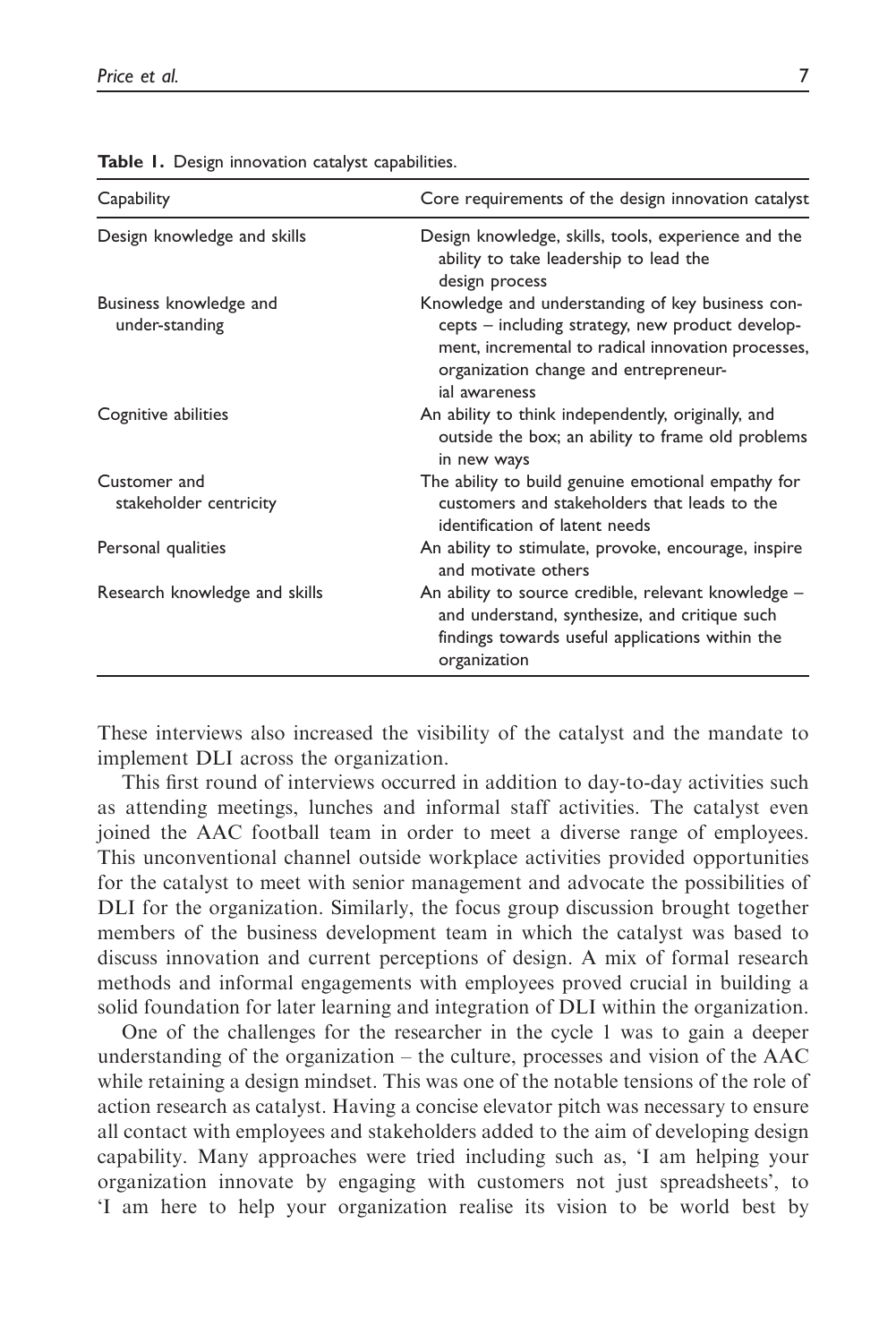| Criteria                     | Action researcher                                                                                                                                                          | Extended role of design innova-<br>tion catalyst                                                                                                                                                                              |
|------------------------------|----------------------------------------------------------------------------------------------------------------------------------------------------------------------------|-------------------------------------------------------------------------------------------------------------------------------------------------------------------------------------------------------------------------------|
| Purpose<br>Basic orientation | To understand and improve a<br>current situation<br>Researching 'with' others                                                                                              | To understand and improve by<br>developing design capabilities<br>Researching and practicing                                                                                                                                  |
| Research                     | Embedded with the context;<br>problem co-definer, lead<br>research co-designer, lead<br>research co-implementer                                                            | 'with' others<br>Embedded to the context but<br>able to disconnect when<br>required for the purpose<br>of reflection                                                                                                          |
| Stakeholders                 | Embedded with the research;<br>problem co-definers, research<br>co-designers, research co-<br>implementers                                                                 | Stakeholders are considered vital<br>in the design process and<br>therefore viewed as participa-<br>tory actors                                                                                                               |
| Time                         | Focus on here and now with<br>reflection on the past issues to<br>influence future<br>designs; cyclical                                                                    | Focus on new perspectives of<br>present, past and future,<br>namely a customer-centric<br>perspective                                                                                                                         |
| Evidence                     | Experiential, partial, emergent,<br>dialogic, intuitive; qualitative<br>and quantitative                                                                                   | Project outcomes including new<br>mindset, new behaviours and<br>practices are observable evi-<br>dence of impact of design                                                                                                   |
| Learning process             | Learning and dissemination inte-<br>grated into research pro-<br>cess; iterative                                                                                           | Emphasis on improving practice<br>based on company feed-<br>back; iterative                                                                                                                                                   |
| Strengths                    | Can step into complex contexts<br>where what to do 'best' is a<br>subject of discussion and<br>subjectivity                                                                | Embedded position and proxim-<br>ity affords access to strategic<br>branch of an organization to<br>create impact through DLI;<br>dynamic role with ability to<br>cross operational and strategic<br>areas of an organization |
| Weaknesses                   | While positive outcomes may be<br>qualified, action researcher is<br>challenged to quantify                                                                                | Dynamic role in organization<br>challenges including knowl-<br>edge management<br>between projects                                                                                                                            |
| <b>Benefits</b>              | The work belongs to those who<br>work with the action<br>researcher thereby building<br>problem solving capabilities in<br>communities and enabling long<br>lasting impact | The work belongs to the orga-<br>nization where the catalyst<br>was embedded, thereby build-<br>ing design capabilities to<br>enable long lasting impact                                                                      |

Table 2. Extending the action researcher and design innovation catalyst.

(continued)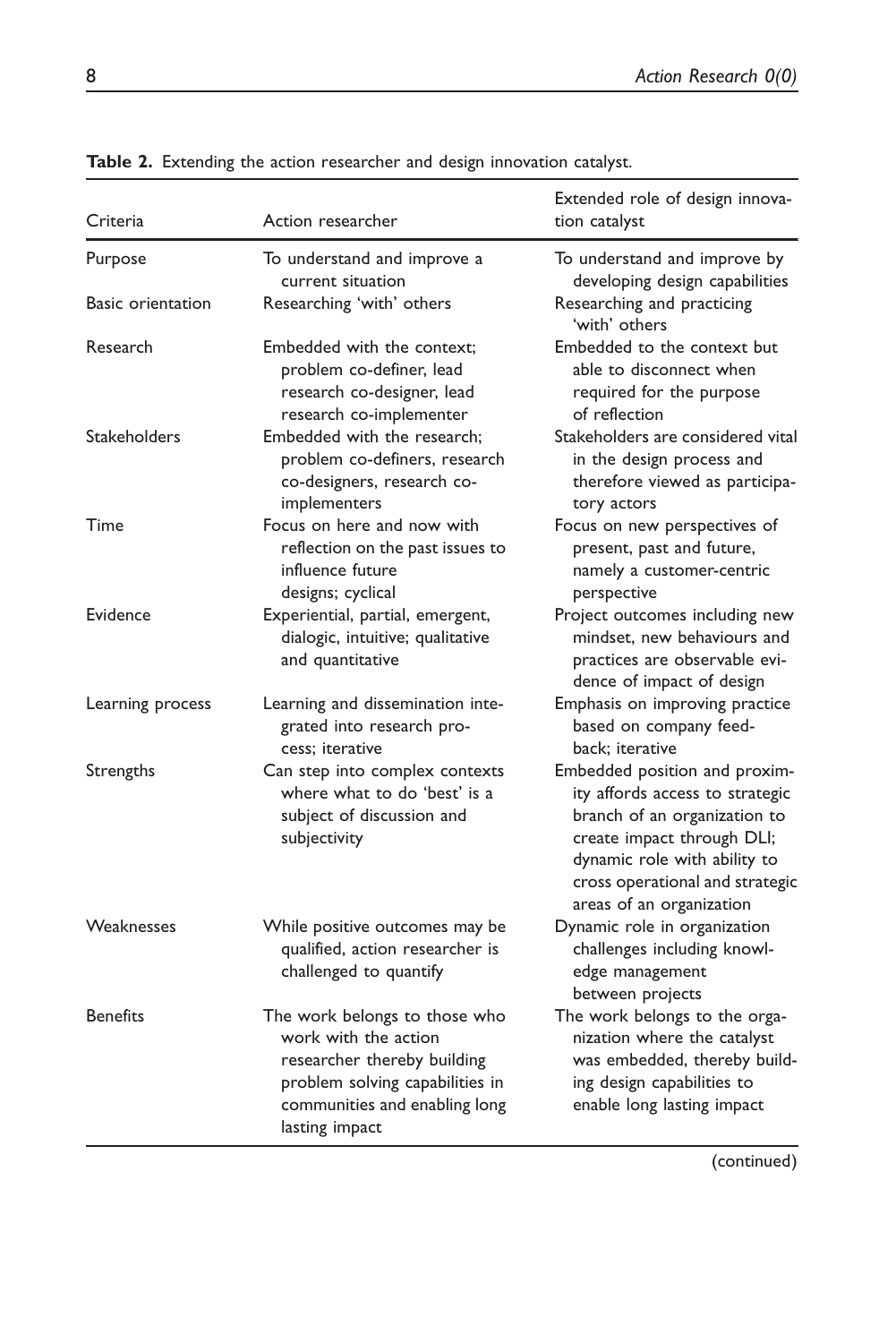| Criteria        | Action researcher                                                                                                                                        | Extended role of design innova-<br>tion catalyst                                                                                                                            |
|-----------------|----------------------------------------------------------------------------------------------------------------------------------------------------------|-----------------------------------------------------------------------------------------------------------------------------------------------------------------------------|
| Action outcomes | Action leads to understanding<br>and ultimately improvement<br>by including communities in<br>workshops, experiments, new<br>practices and new learning. | Action leads to understanding<br>and ultimately improvement of<br>an organization via design<br>capability as a source of inno-<br>vation and consequent<br>competitiveness |

|  | Table 2. Continued |  |
|--|--------------------|--|
|  |                    |  |

implementing design as a new way of innovating'. In addition, the design catalyst had to withstand critique from employees who questioned the qualitative and participatory nature of DLI. For a data-driven organization like an airport operating in a high-reliability setting, the notion of asking passengers how they liked to travel was deemed by some as an uncertain practice. The catalyst had to be resilient to overcome such critique especially given their short history with the organization.

Two critical factors emerged here. First the catalyst was advocating a design-led approach to innovation which differed to the predominant data-driven approach of the AAC. Second, the catalyst was not a full-time staff member of the AAC, instead a 'researcher from a university'. Building trust for the catalyst and DLI as a framework was therefore identified as a priority during ARC1.

During ARC1, one of the key observations by the catalyst was that discussing the benefits of a design-led approach to innovation was not sufficient to create interest in DLI. A demonstration of DLI within a project was required. This insight is consistent with experiential learning theory identified by Beckman and Barry (2007) as part of the foundations of design thinking. Project 1 was created in an opportunistic manner with an interested AAC employee who was eager to know more about DLI. The project involved limited financial risk for the company, a short timeline and involved a trusted business partner of the AAC. The project sought to understand under what conditions, passengers did and did not engage with money exchange services within the airport terminal, in order to shape new services that would increase the performance of the AAC business partner. Instead of using sales data to suggest new services, the catalyst demonstrated to interested stakeholders how design methods could be used to involve customers as cocreators of new monetary exchange services. One AAC stakeholder who worked closely alongside the catalyst describes some of the challenges of undertaking DLI:

The most challenging element [about this project] was gaining the 'trust' from colleagues and [the retail partner] that this [design-led] process would actually work. Most people are numbers driven and have not done this type of research before. As a result it was a bit of a challenge to help people fully understand why we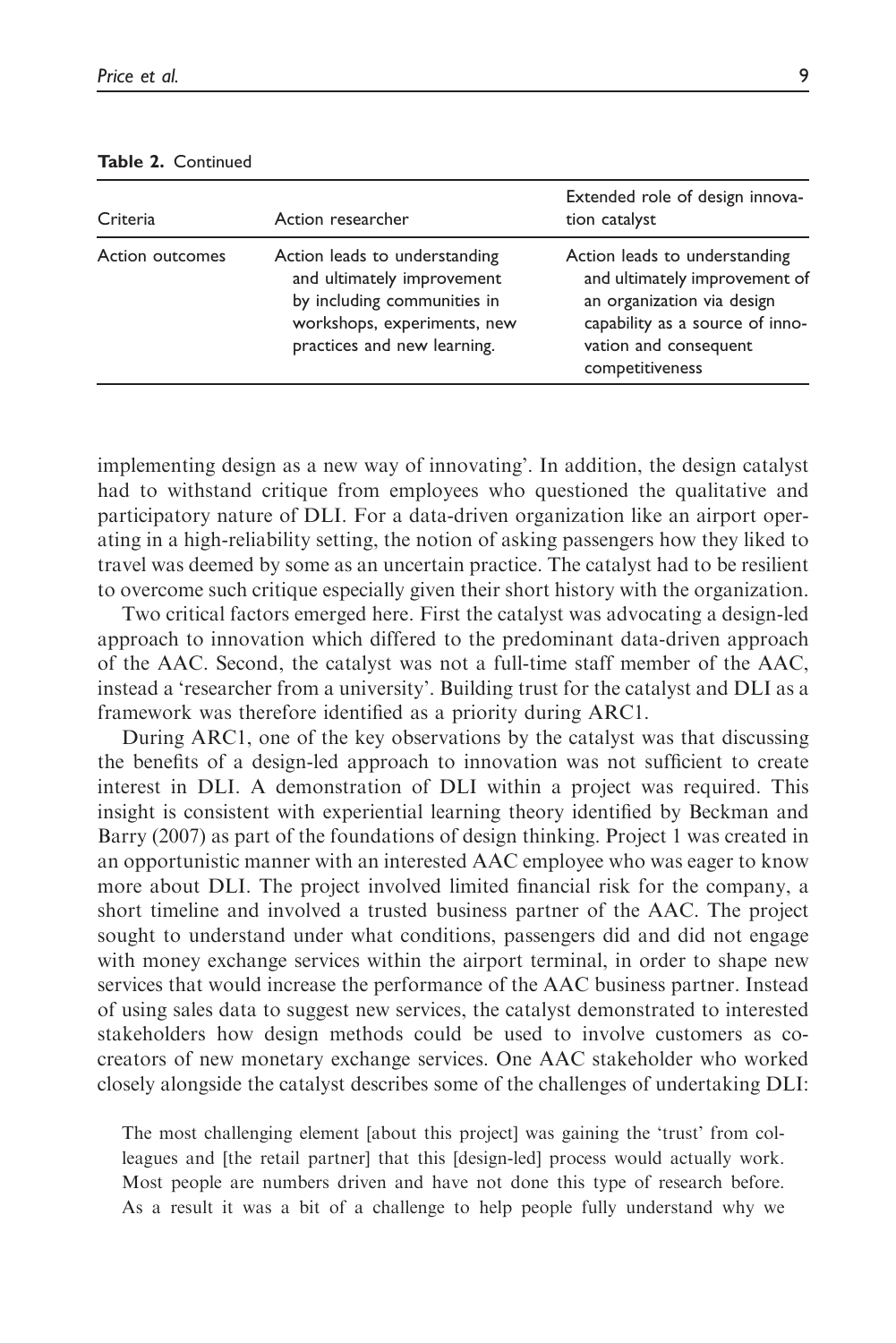would do this project this particular way, and why we didn't need a massive number of responses from passengers. (Participant)

The project proved successful for the business partner, with the solution adopted across the eastern sea board of Australian Airports. With this success, necessary trust amongst AAC employees for both the catalyst and DLI as a new way of working was sparked. This trust now needed to be leveraged to create change in the following cycles of action research. The key learning from ARC1 was, 'show not tell' how DLI works and the benefits that come from this alternative approach to innovation. Further details and insights from this project are described in Price, Wrigley and Dreiling (2015). The notion of 'show not tell' is consistent with experiential learning theory that can be traced back through the work of Beckman and Barry (2007) who cite Kolb (1988) and Dewey (1910).

## Action research cycle (ARC) 2 – teaching and learning DLI

ARC 2 sought to build upon the trust gained in cycle one. In the catalyst's own words, 'Action Research cycle 2 consisted of the "core" of DLI project work. Building upon the successful platform of AR1, AR2 sought to promote the full possibility of DLI' (Reflective Journal). The platform to coach a broader range of employees on how to apply DLI occurred during Project 2 (see Appendix 1). Project 2 was assigned to the catalyst and involved a diverse range of AAC departments and an external software consultant. This project had a budget, a strict timeline and therefore required financial evaluation and approval from the AAC. The catalyst's role within Project 2 was to coach employees DLI – to gather deep customer insights using design methods, facilitate the development of future-orientated propositions by reframing (a design activity) and then to evaluate current AAC strategy. This coaching occurred through work in small teams with two to three AAC employees and the catalyst. The tools, methods and approaches of DLI were experienced together in workshops and at the airport terminal with passengers. Employees and stakeholders were also encouraged by the catalyst to use design methods in other projects.

During Project 2, it became clear that the AAC had not yet considered a unified digital business strategy and various departments were conducting digital value creation in silos. The absence of a digital business strategy and the information that various departments were conducting separate digital value creation was reframed as the second opportunity to demonstrate the value and possibilities of DLI with employees. However, instead of just demonstrating DLI, the catalyst emphasised participation, coaching employees on how to gather insights themselves, reframe propositions and shape a digital strategy during their own practice. This coaching occurred closely with three key senior corporation leaders; the Manager of Research and Innovation; the Manager of Business Development, and; the Senior Manager of Strategic Planning and Development. The Senior Manager in particular was a gatekeeper to gaining top level support for DLI as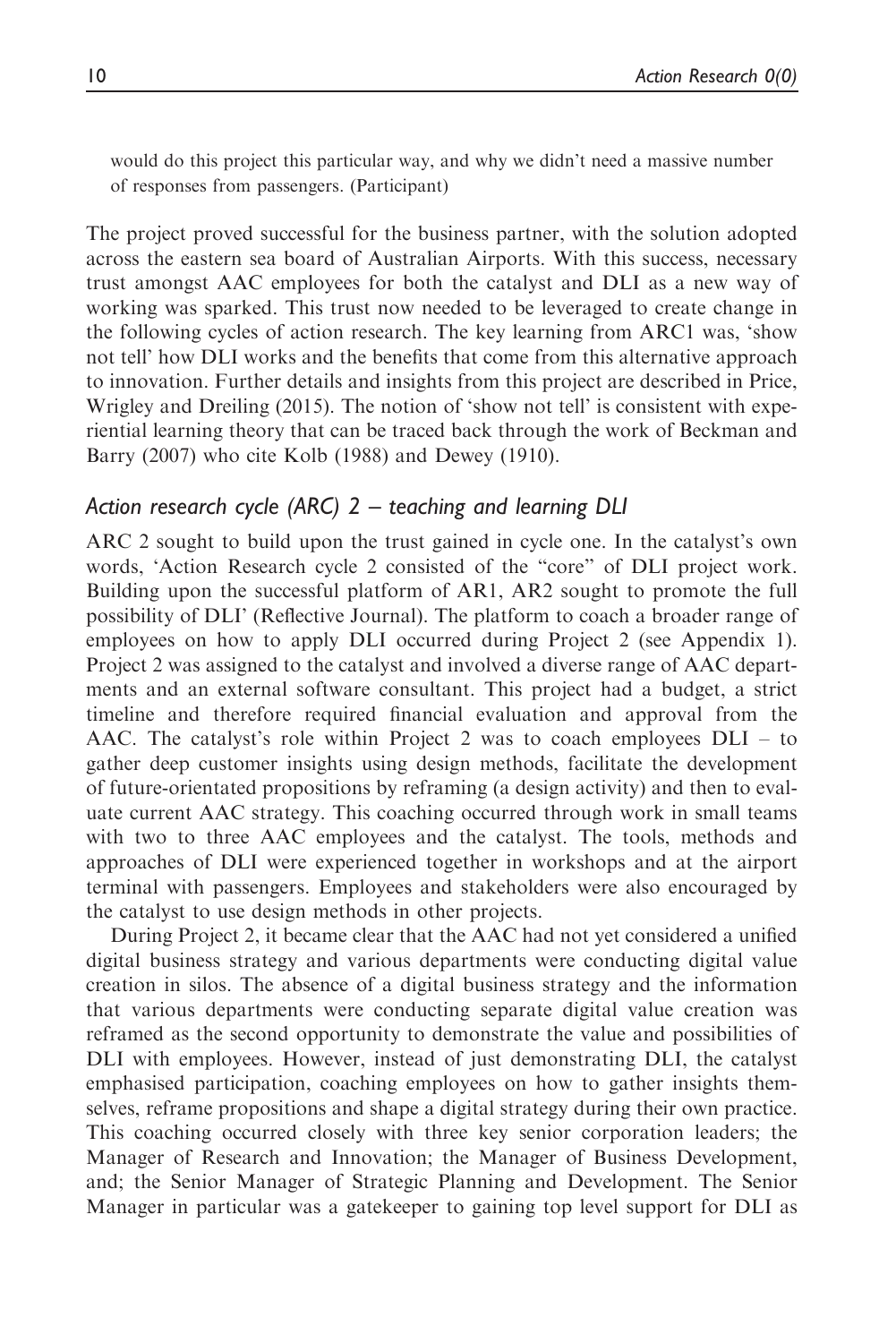an appropriate way of innovation within the corporation. If the Senior Manager believed in DLI and was able to articulate the framework and its potential organizational contribution to colleagues, then the catalyst felt as if critical progress was being made. Fortunately the Senior Manager was eager to shape future services and products around the AAC's customers' needs and desires, but was without a framework or the resources to do so.

The catalyst seized this opportunity to demonstrate how DLI could support the organization's ambitions to become passenger-centric. Top down support was later achieved, with a mandate from the CEO and Senior Management Team to launch Project 2 to market. The solution involved a world first service that would create value for the AAC and its customers. The breakthrough nature of Project 2 also aligned with the AAC's vision to be innovative – creating valuable evidence that DLI could help move the corporation toward a position of leadership within the international aviation industry. Further, the act of co-creating a digital strategy benefited the organization as described within the design innovation catalyst's reflection, 'As part of the production of this strategy, the term 'digital' was defined. This activity required confidence to define what such a term would mean to [the Airport's] own vision and future operation' and, 'this is a healthy activity for the organization and developed discourse regarding new concepts, technologies and social trends' (Reflective Journal). The catalyst felt at this moment that the planning and execution of interviews and focus group discussions would have slowed the momentum of Project 2. Instead, daily events were documented through field notes, for example, '[Business development] stakeholders are reading more widely about innovation, purchasing innovation books and sharing interesting online articles via email with each other. This did not occur during ARC1' (Field Notes, 21/11/2013). Later these notes were expanded upon as part of the protocol of participatory observation. The catalyst also engaged in reflective journal writing to support a growing internal awareness of the events that were unfolding in the AAC, for example the catalyst reflects:

[In ARC2] there was a clear increase in the use of 'innovation', 'passenger experience' and, 'customer needs and wants' within the general language of the business development team. I took this as a sign that my project-orientated approach to coaching DLI was having a positive impact. (Reflective Journal)

Increased emphasis on the reflective journal and field notes matched the actionorientated and pressure filled nature of ARC2. The key learning from this cycle was that DLI as a framework could assist the corporation to define and solve the right innovation challenges, rather than mimic or follow the actions of other industry leading airports – contributing new knowledge to the steps required to move from an innovation-adopting toward an innovation-generating organization (Damanpour & Wischnevsky, 2006). Further new knowledge of the transformation required to shift from innovation adoption to generation was formed (also see Price & Wrigley, 2016). DLI offered the AAC a level of autonomy and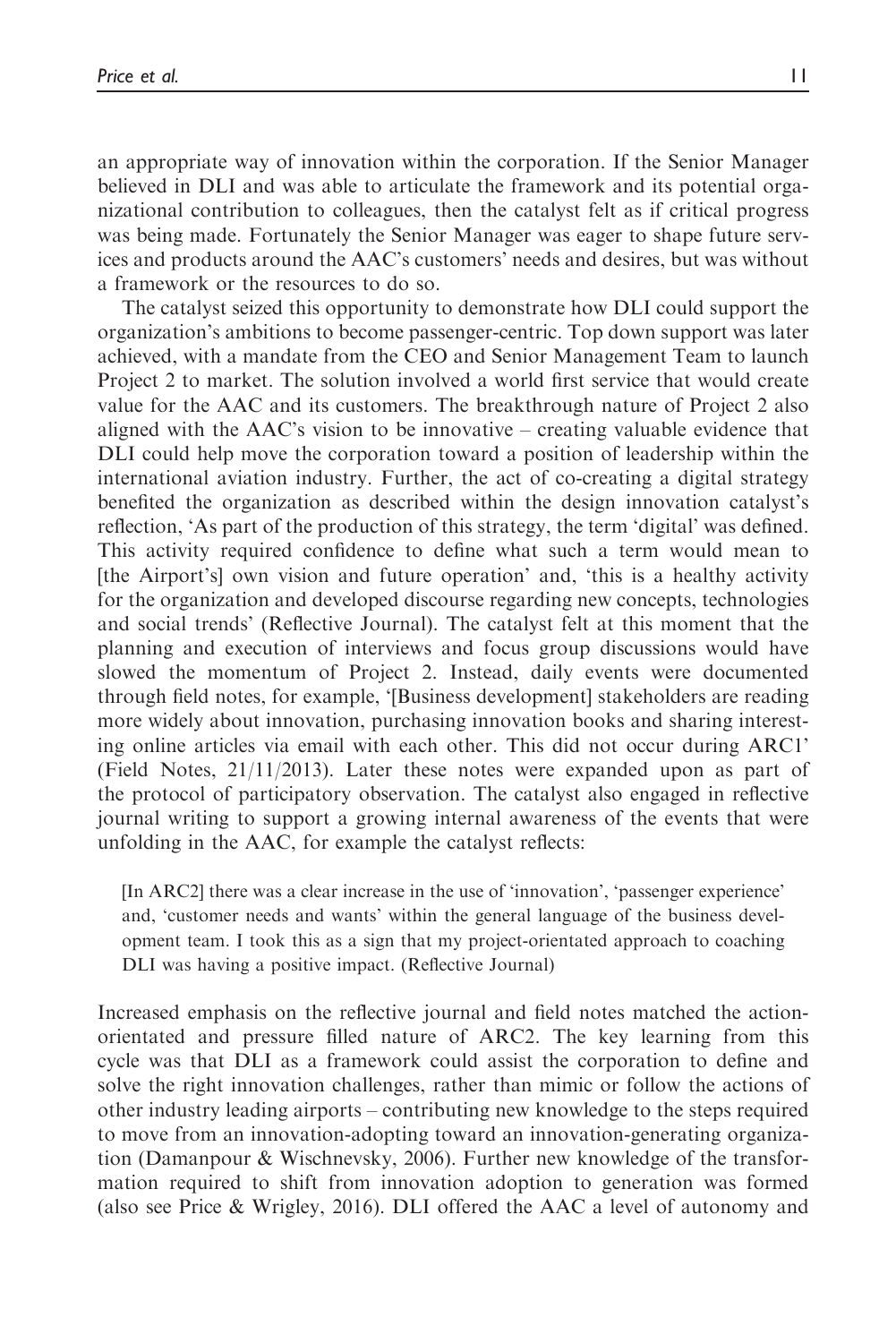greater confidence in a highly competitive industry. Initiative and leadership was a positive step for an organization self-described by employees as 'smart follower'. With this success of this evidence-based practice came acceptance of the catalyst as a trusted member of the AAC.

### Action research cycle (ARC) 3 – integrating DLI

ARC 3 began after 12 months of inquiry within the AAC by the catalyst and built upon learning and success of previous projects. Project 3 sought to design a passenger transfer system between the domestic and international terminals of the AAC. Cycle three differed from the two previous cycles in this period, as the catalyst was not a project leader. Instead, the catalyst was brought into Project 3 to observe events and the actions of the Manager of Business Development and Senior Manager of Strategic Planning and Development who were both participants in Project 2. In particular, the catalyst was seeking to observe how these two managers applied DLI in their own practice. The Manager of Business Development played an important role in questioning technology and efficiency driven approaches to Project 3 by operationally orientated stakeholders, 'Any technology or potential service was met with an evaluation built on the following small but powerful questioning, "Does the customer need or want this, will this improve our the customer's experience?"' (Reflective Journal). It became clear that the two senior managers were able to articulate what DLI was and openly advocate this framework to colleagues, but considered themselves to be project managers rather than implementers of DLI. Following this realisation, the catalyst and senior managers amended the brief for the Manager of Research and Innovation to include activities related to DLI, such as gathering customer insights and reframing propositions. This structural change coincided with the position's vacancy following the recruitment of the previous Manager of Research and Innovation to a gulf airport – and prior to the appointment of an incoming Manager. This recruitment was viewed by the catalyst as evidence of external acknowledgement of the AAC improved innovation performance following the success of Project 2.

The next priority during ARC3 was to create a set of tools and co-creation workshop formats that could be repeated in future projects to ensure that DLI remained an evidence based practice, not just a mindset, a vulnerability described by Dong (2015). The catalyst applied design tools and methods to the airport context. These methods and tools during Project 1 and 2 included design narratives; touch point timeline tools; persona design tools; customer interview approaches and workshop formats. Following the appointment of the incoming Manager of Research and Innovation, the catalyst coached this new employee intensely for a period of one month on DLI and the tools and methods and their application. This coaching process included numerous rounds of gathering customer insights and reframing exercises.

After 18 months engagement with AAC, the design innovation catalyst had become a familiar face within the corporation, with regular invitations to industry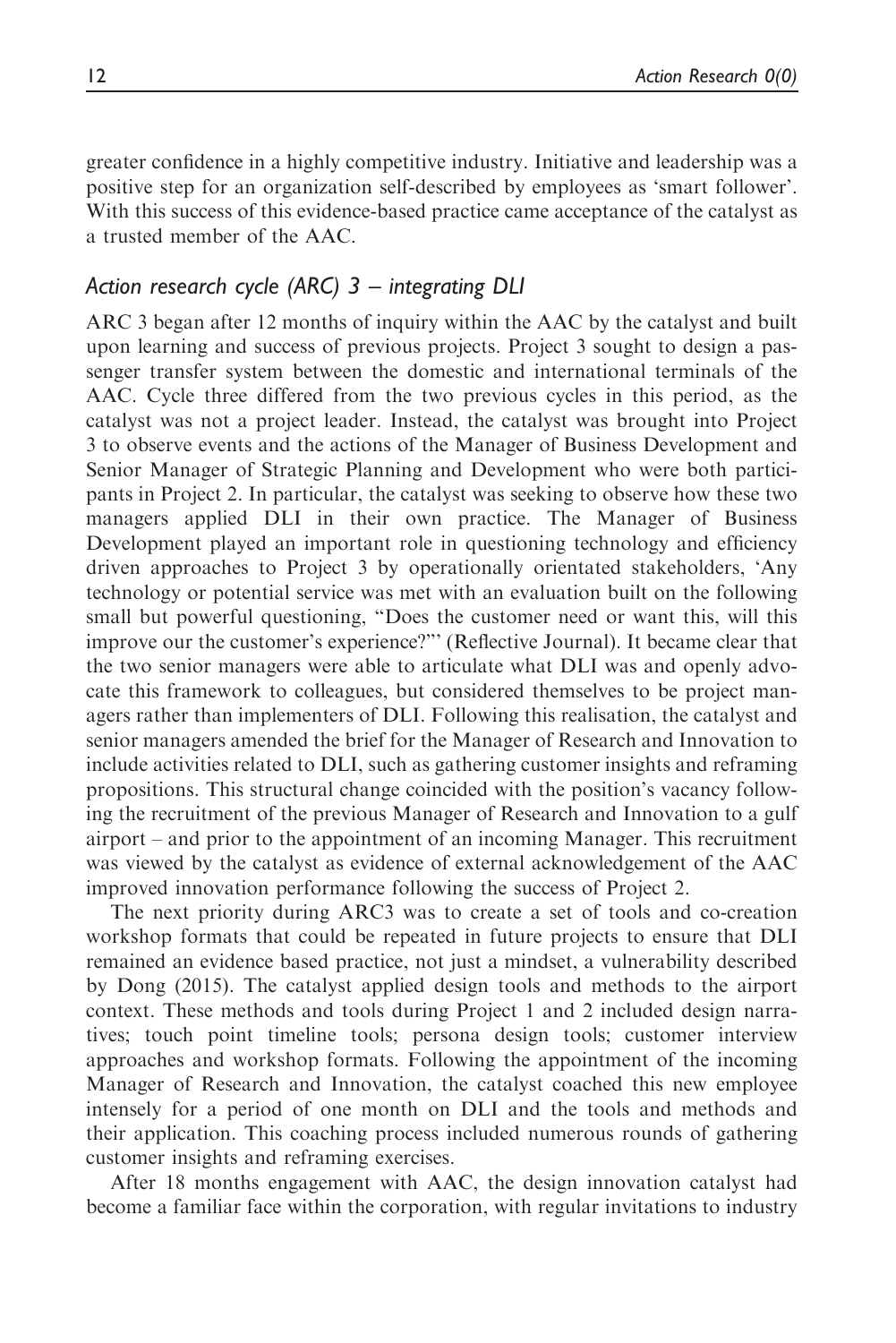events and opportunities to act as a representative for the organization. This acceptance also presented challenges as the catalyst was becoming part of the corporate culture. Semi structured interviews and a focus group discussion were repeated across the organization during the final months within the AAC in order to gain insight on AAC employees' perceptions of DLI. The foci of these methods regarded how DLI had been adopted by employees and a reflection of the events of the last 18 months within the AAC. In addition to these methods, field notes and reflective journal entries were continued to maintain a day-to-day account. This mix of ethnographic and participatory observation methods allowed the catalyst to build a richer perspective to the story of change witnessed within the AAC. Ethnographic methods allowed a form of feedback between catalyst and AAC employees as to what extent design capability was being developed. The findings were that knowledge and skills of DLI had been developed in a small number of employees through engagement with the catalyst – but not across the entire organization, something that Bucolo (2016) proposes can take many years to occur. As the catalyst notes, 'DLI is being used to negotiate complex problems concerning multiple airport stakeholders while maintaining core passenger and customer-centric values' (Field Notes, 13/02/2015). While this change may only manifest in the actions and language of a select few employees – the impact of that change can spark new fortunes for an entire organization. This type of design leadership is described by Bucolo et al. (2012) as an important organizational gap to fill. The Senior Manager of Strategic Planning and Development earlier identified as a gatekeeper to the broader acceptance of DLI due to their position of seniority, demonstrated the following understanding of DLI:

I think design-led innovation really starts with the customer — deep customer insights — really understanding the customer, the user, before you jump into an innovation or a solution. So to really understand what the deeper needs - that goes one step further than asking through market research what the poor areas are and what needs improvement. This goes one step beyond. So asking what is behind - important why do people behave as they do, or what would they like to experience or see. (Participant)

The AAC is now considered one of the more innovative airports in the industry, actively applying new technologies such as leading biometrics trials in a way that addresses the needs and desires of its own customers. This reputation and recognition is acknowledged through various international industry awards such as Skytrax 2016 Best Australia Pacific Airport and Australasia's Leading Airport in World Travel Awards 2016. Importantly, the organization is now focused on improving the lives of its customers as the inspiration for innovation rather than investing in efficiency measures alone. One Manager of Research and Innovation, notes of their role to continue the work of the catalyst in developing design capability, 'One of our KPIs is pushing this knowledge [of DLI] across the organization. It's a constant customer-centric approach of understanding, improving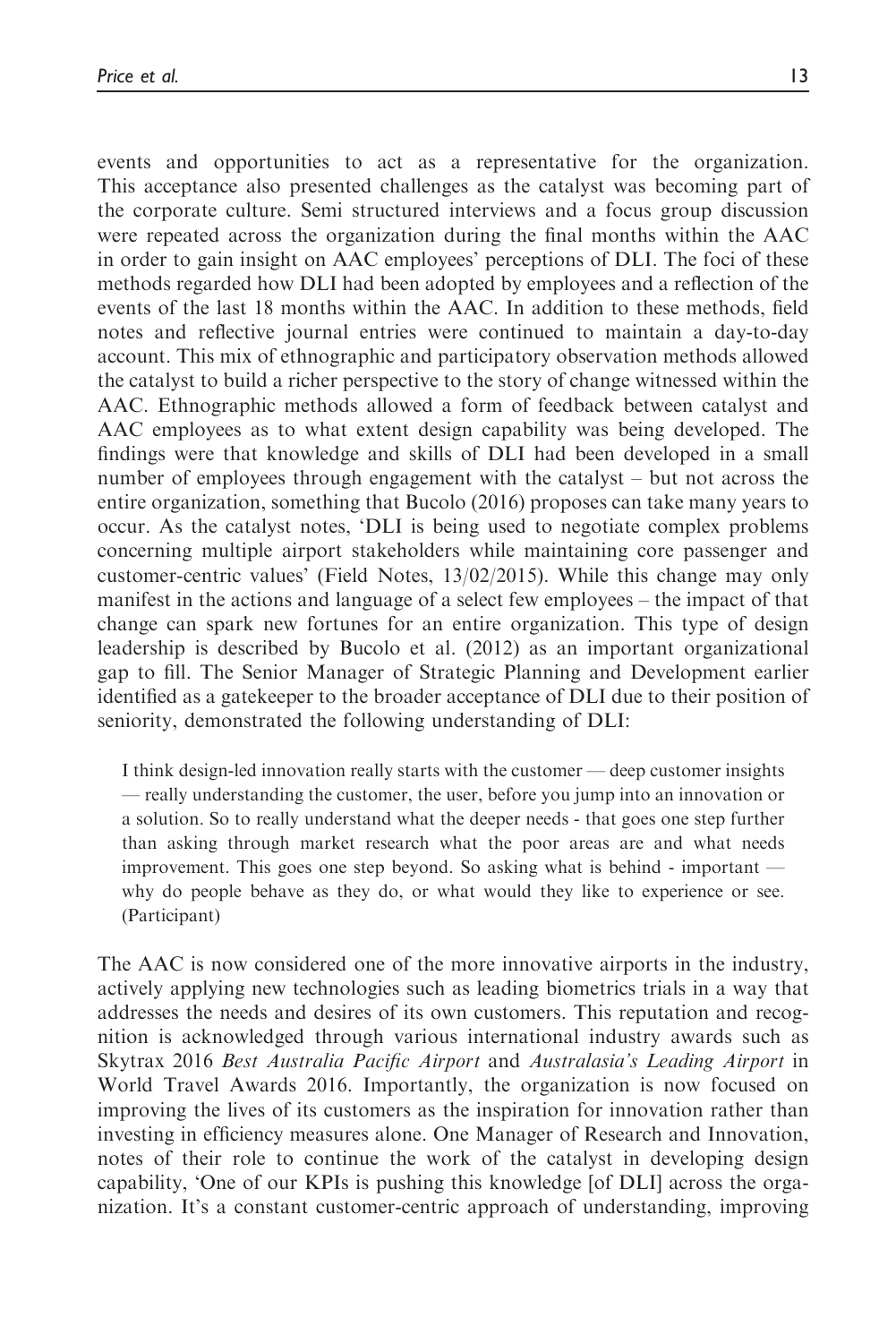and improving the improvement' (Participant). After 18 months, the catalyst and AAC parted formally but however still remain in informal contact, driven by the strength of personal friendships developed over the course of the embedded period of research.

## Critical reflection – extending action researcher as 'catalyst'

Criteria set by Bradbury (2010) provides a valuable reference point for critical reflection on the quality of this inquiry. The criteria; *significance*, *reflexivity*, *action*ability and methods and processes are applied to evaluate the quality of this study. There is also value in deepening the conceptual position of 'catalyst' as an extension of action research by briefly touring the chemical phenomena associated with the term. As Bradbury notes, the quality of action research can be determined by the extent to which the action researcher places themselves in a *reflexive* role as an agent of change (2010). An agent of change (which incidentally is the precise chemical definition of catalyst), is placed into an environment where two preexisting elements are reacting ineffectively. The first pre-existing element encountered in this study was the organizational culture and processes within the AAC. These elements geared the AAC toward mitigating risk and smartly following industry leaders. The second pre-existing element was a recent mandate by senior management to take leadership by innovating successfully. Within the AAC new approaches to innovation were required to take leadership, hence a turn to design.

In a chemical reaction, the catalyst is introduced as an additional energy source that accelerates a reaction to the point of creating value. While the design innovation catalyst brought a fresh perspective unconstrained by existing organizational processes or culture, it was gaining trust from the AAC to implement DLI that provided a platform to accelerate the development of design capability. Gaining trust in this extended role of action researcher as catalyst was a somewhat delicate task. First the catalyst had to be accepted into the organization – to be recognised and 'fit in' to an existing cultural and procedural status quo. To enter a company and simply disrupt all structures (social and procedural) would place the catalyst as an outsider and be counterproductive to greater ambitions of the developing design capability. For this reason this learning in particular is *significant* and must be factored into future research applying a similar methodology.

The catalyst must also make explicit their intention to challenge prevailing standards - to implement DLI as a new source of innovation that is customercentred, rather than the prevailing linear and efficiency driven approaches. In this sense the catalyst must be sensitive to identify the existing status quo, while visible and resilient enough to be a change agent who implements methods and tools of design that are actionable even after the catalyst has departed the AAC. In this back and forth between sensitivity and resilience, enormous energy is exerted to continuously sense the organization's perception and use of design, then identify what following actions should be undertaken to further develop design capability.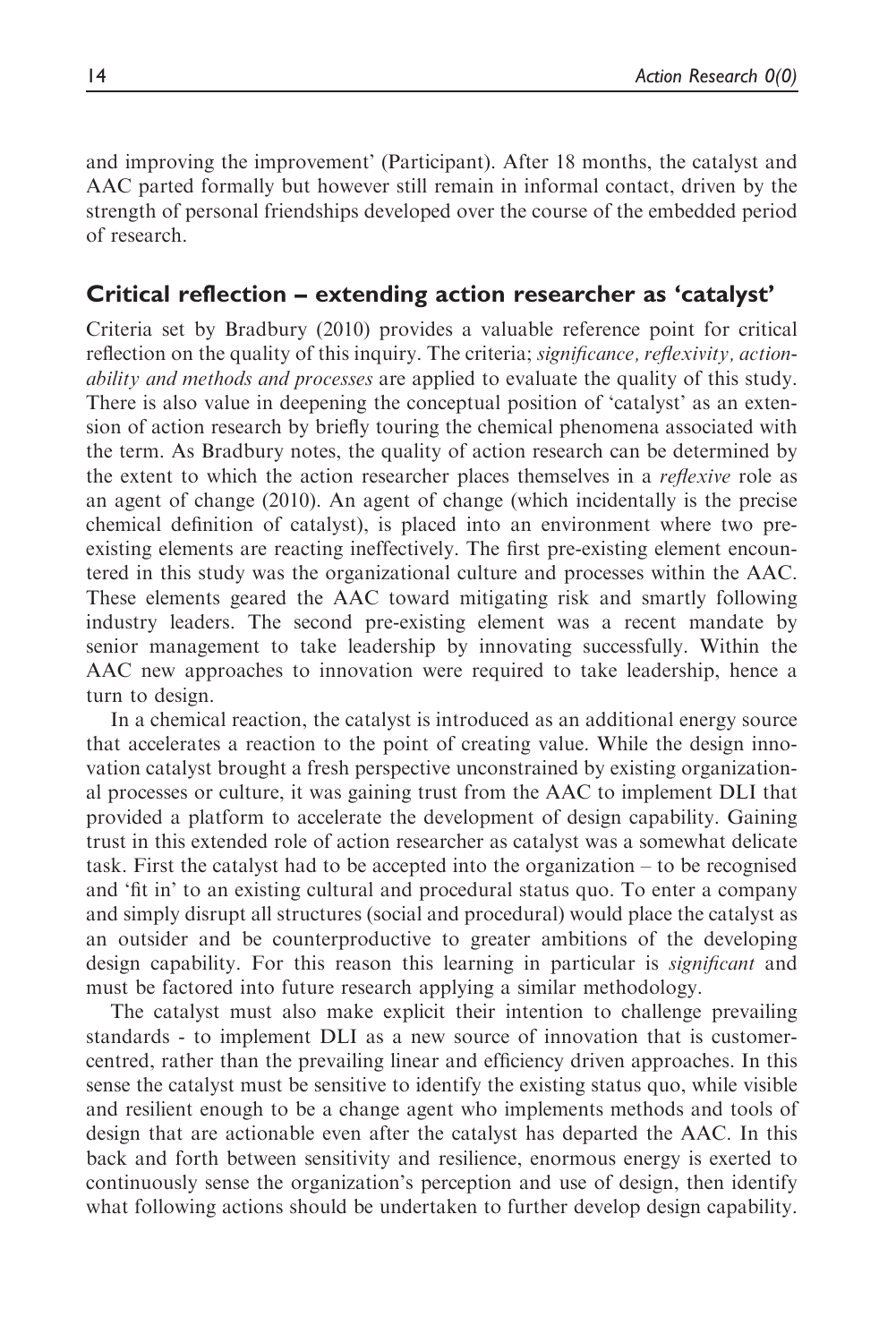

Figure 4. Design innovation catalyst framework – annotated to include key actions by action research as design innovation catalyst.

The learning of 'show not tell' as an outcome of Project 1 within the AAC in particular provides actionable insight. A shared practice of DLI with catalyst and organizational stakeholders must be the primary mechanism for developing design capability. Discussion about design only achieves interest, experiencing the possibilities of design is where true learning takes place. Projects that are design-led and undertaken by both catalyst and organization can be the meeting point in which experiencing design takes place. While the specific *methods* applied within each project will be determined by the context, a procedural perspective of how to develop design capability is contributed – namely, 'show not tell' and experience the possibilities of design together as the primary mechanism for developing design capability.

These insights are integrated into an enriched design innovation catalyst framework. Figure 4 builds upon the work of Wrigley (2016) to extend the role of the action researcher by contextualizing where and how actions occur during the course of research seeking to develop design capability. The key actions of build trust, drive change, scale knowledge and consolidate new knowledge take place in associated parts of the framework. These parts of the framework represent various contexts in which the action research extended to catalyst must negotiate. Key actions provide greater clarity to the role of the action research when developing design capability through an extended position as design innovation catalyst.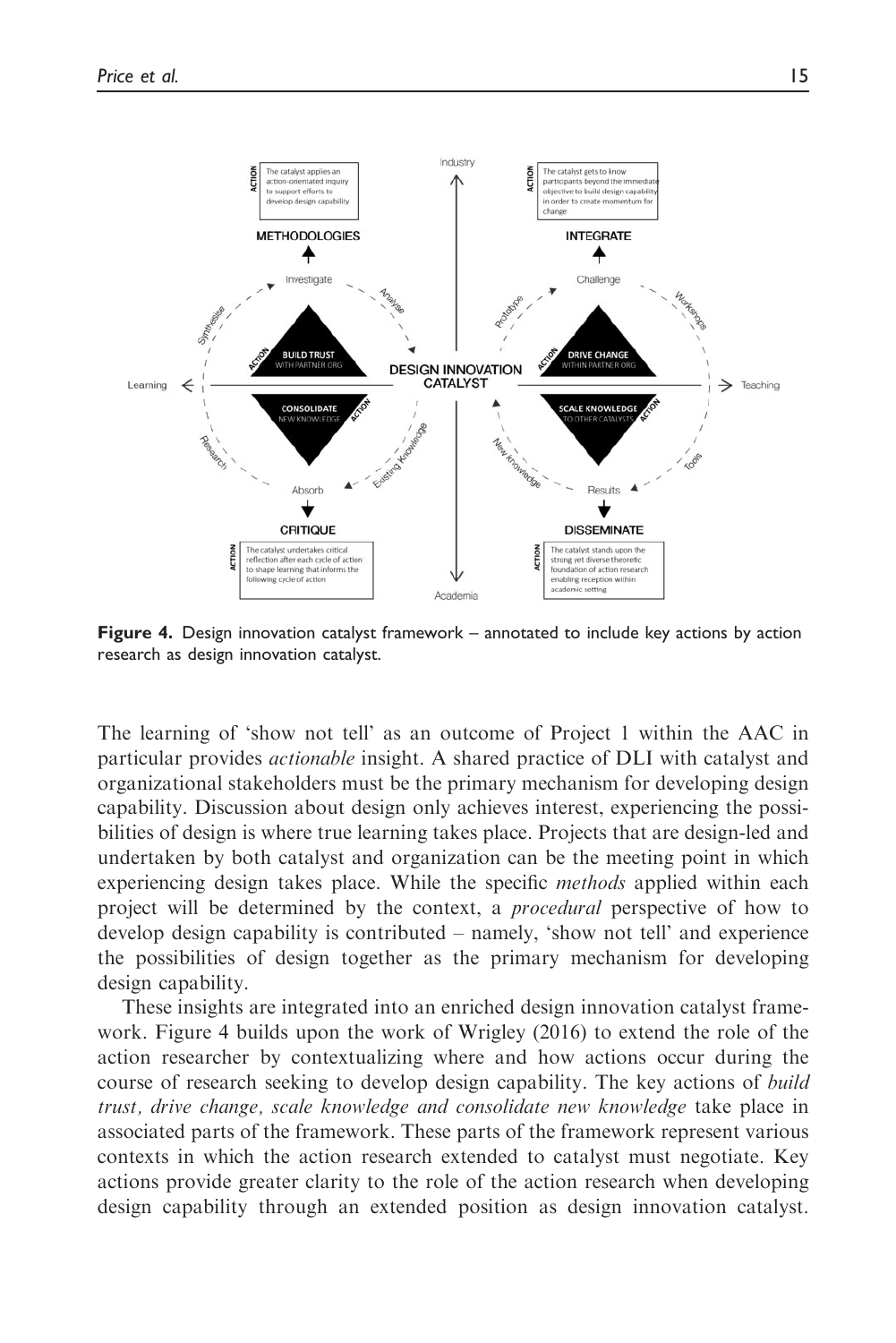These key actions also assist in shaping a designerly approach to action research proposed by Silverman (2015).

# Conclusion

Design is now considered an essential business capability that assists organizations to adapt to changes in technology, society and the marketplace. Consideration of how design capability is developed in organizations is therefore a relevant area of inquiry. The notion of 'how to' develop design capability demands an action orientated inquiry, with emphasis on creating practical knowledge that is accessible and repeatable. A design innovation catalyst is an expert in the implementation of DLI as one approach to developing design capability who extends upon the foundations of action research. The catalyst develops design capability with staff within an organization, rather than act as an outside observer. However, the specific actions and learning objectives of an action researcher extended as a 'catalyst' have been implicit to date, with greater emphasis placed on the outcome of organizations who develop design capability. This article has contributed a set of key tasks and learning objectives for the design innovation catalyst to achieve when developing design capability within an organization – namely 'show not tell' to build trust and interest, and experience the possibilities of design together as the primary mechanism for developing design capability.

### Declaration of Conflicting Interests

The author(s) declared no potential conflicts of interest with respect to the research, authorship, and/or publication of this article.

### Funding

The author(s) received no financial support for the research, authorship, and/or publication of this article.

### References

- Agostinone-Wilson, F. (2012). Interviews. In S. Klein (Ed.), Action research methods (pp. 21–47). New York, NY: Palgrave Macmillan.
- Beckman, S., & Barry, M. (2007). Innovation as a learning process: Embedding design thinking. California Management Review, 50(1), 25-56.
- Bradbury, H. (2015). Introduction: How to situate and define action research. In H. Bradbury (Ed.), The SAGE handbook of action research. (pp. 1-9). Thousand Oaks, CA: SAGE Publications.

Bradbury, H. (2010). What is good action research? Action Research, 8(1), 93–109.

- Brodsky, A. (2008). Fieldnotes. In L. Given (Ed.), The SAGE encyclopaedia of qualitative research methods. Thousand Oaks, CA: SAGE Publications Inc.
- Bryant, S., & Wrigley, C. (2014). Driving toward user-centered engineering in automotive design. Design Management Journal, 9(1), 74–84.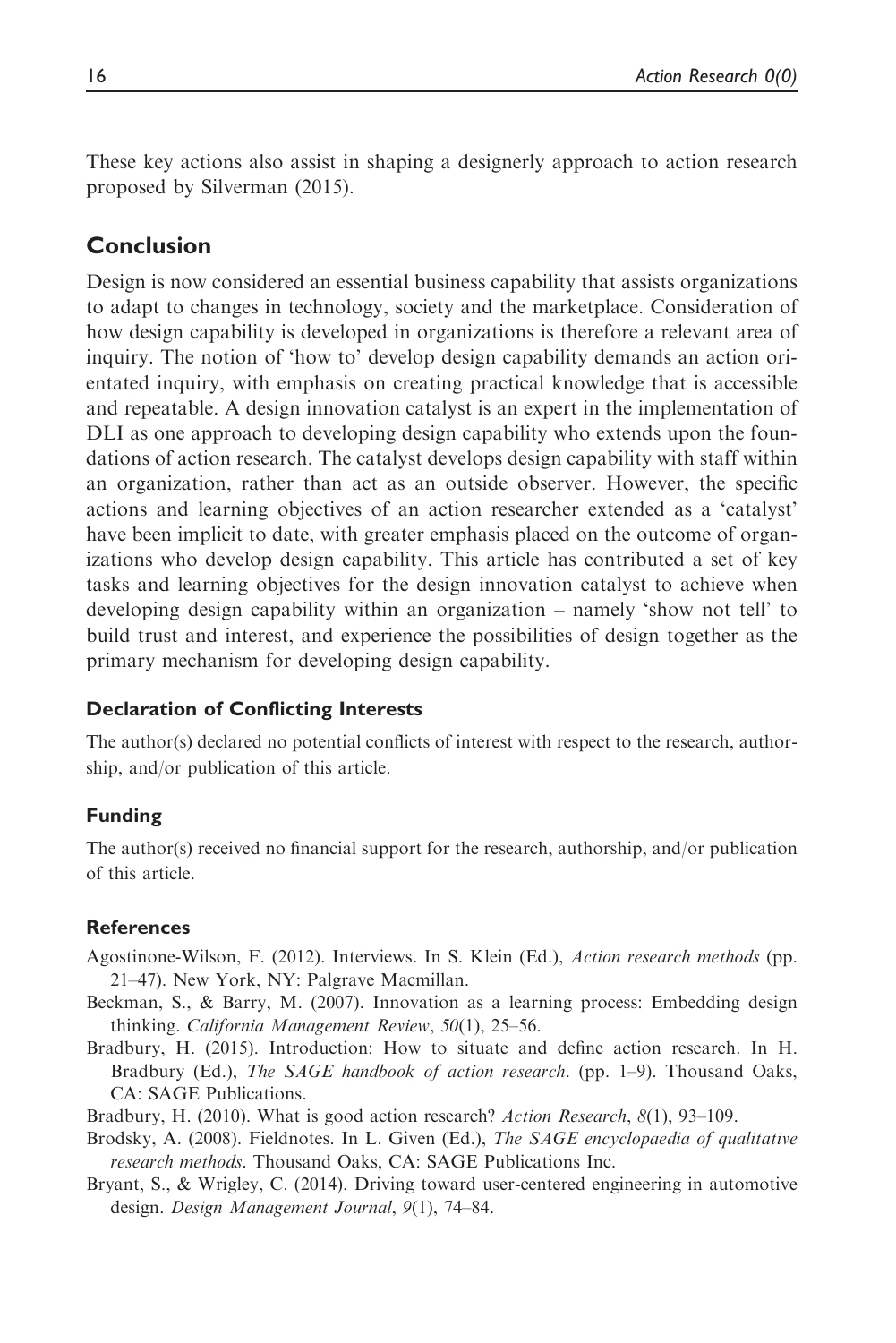- Buchanan, R. (2015). Worlds in the making: design, management, and the reform of organizational culture. She Ji: The Journal of Design, Economics, and Innovation,  $I(1)$ , 5–21. Bucolo, S. (2016). Are we there yet? Amsterdam, Netherlands: BIS Publishers.
- Bucolo, S., Wrigley, C., & Matthews, J. (2012). Gaps in organizational leadership: Linking strategic and operational activities through design-led propositions. Design Management
- Journal, 7(1), 18–28. Chivers, P. (2014). Why more businesses need to emulate high reliability organizations.
- Governance Directions, 66(1), 16–20.
- Damanpour, F., & Wischnevsky, D. (2006). Research on innovation in organizations: Distinguishing innovation-generating from innovation-adopting organization. *Journal* of Engineering and Technology Management, 23.
- Dewey, J. (1910). *How we think*. Buffalo, N.Y: Prometheus Books.
- Doherty, R., Wrigley, C., Matthews, J. H., & Bucolo, S. (2015). Climbing the design ladder: Step by step. Revista D.: Design, Educação, Sociedade E Sustentabilidade, 7, 60–82.
- Dong, A. (2015). Design  $\times$  innovation: Perspective or evidence-based practices. *International* Journal of Design Creativity and Innovation, 3, 148–163.
- Dorst, K. (2011). The core of 'design thinking' and its application. Design Studies, 32, 521–532.
- Dorst, K., & Hendriks, D. (2007). The role of the design context in practice and in design methodology. In P. C. Lloyd (Ed.), Designing in context. (pp. 345–360). Delft, Netherlands: Delft University Press.
- Garrett, A., Straker, K., & Wrigley, C. (2017). Power to the people: Community-led technology enabled companies. Journal of Research Interactive Marketing, 11, 160–184.
- Huzzard, T., Maina Ahlberg, B., & Ekman, M. (2010). Constructing interorganizational collaboration. The action researcher as boundary subject. Action Research, 8, 293–314.
- Kolb, D. A. (1988). Experiential learning: experience as the source of learning and development. New Jersey, NJ: Prentice-Hall.
- Krabye, A., Wrigley, C., Matthews, J. H., & Bucolo, S. (2013) From production to purpose using design led innovation to build strategic potential in a family-owned SME. In *IEEE* Tsinghua international design management symposium: Design-driven business innovation, institute of electrical and electronics engineers, Shenzhen, China.
- Muratovski, G. (2015). Paradigm shift: Report on the new role of design in business and society. She Ji: The Journal of Design, Economics, and Innovation, 1, 118–139.
- Nusem, E., Wrigley, C., & Matthews, J. (2017). Developing design capability in nonprofit organizations. Design Issues, 33(1), 61–75.
- Price, R., Wrigley, C., & Dreiling, A. (2015). Are you on-board? The role of design-led innovation in strengthening key partnerships within an Australian airport. In G. Muratovski (Ed.), *Design for business*. Bristol, UK: Intellect Publishing.
- Price, R., & Wrigley, C. (2016). Design and a deep customer insight approach to innovation. Journal of International Consumer Marketing, 28, 92–105.
- Rae, J. (2016). Design value index exemplars outperform the S&P 500 index (Again) and a new crop of design leaders emerge. Design Management Review, 27, 4–11.
- Silverman, H. (2015). Designerly ways for action research. In H. Bradbury (Ed.), The SAGE handbook of action research. (pp. 716–723). Thousand Oaks, CA: SAGE Publications.

Simon, H. (1969). The sciences of the artificial. (1 ed.). Cambridge, UK: MIT Press.

Swann, C. (2002). Action research and the practice of design. Design Issues, 18(1), 49–61.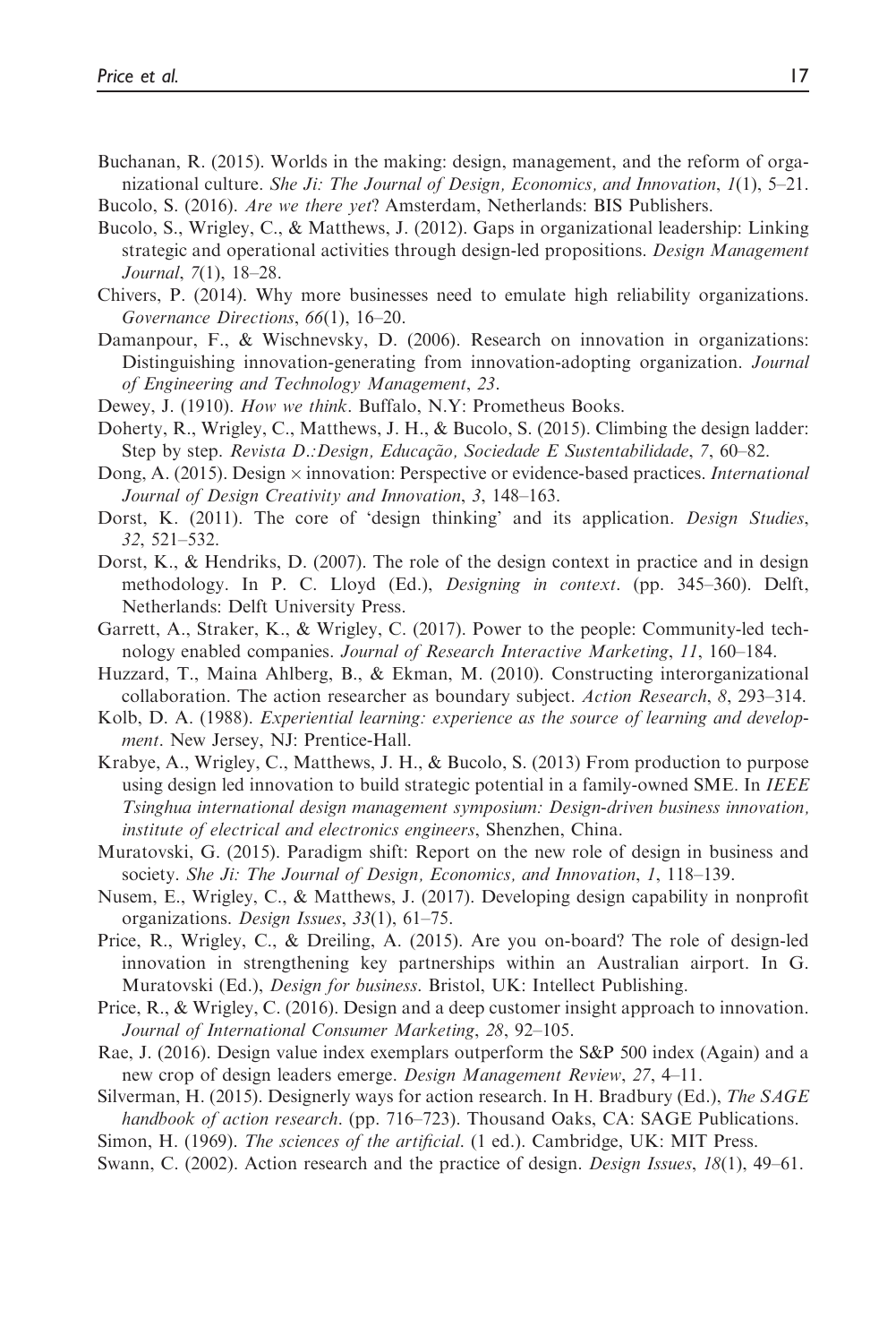- Torbert, W. (2001). The practice of action inquiry. In H. Bradbury, & P. Reason (Eds.), The SAGE handbook of action research. London, UK: SAGE Publications.
- Townson, P., Matthews, J., & Wrigley, C. (2016). Outcomes from applying design-led innovation in an Australian manufacturing firm. Technology Innovation Management Review, 6, 49–58.
- Wrigley, C. (2016). Design innovation catalysts: Education and impact. She Ji: The Journal of Design, Economics, and Innovation, 2, 148–165.
- Wrigley, C. (2017). Principles and practices of a design-led approach to innovation. Journal of Design Creativity and Innovation, 5, 235–255.

#### Author biographies

Rebecca Price is a post-doctoral research fellow at Delft University of Technology, forming part of the EU funded Horizon 2020 research project, PASSME. Rebecca's research explores the application of design on problems that concern organisations, systems and industries. In particular, Rebecca is researching forthcoming digital innovation challenges that accompany the an ever-changing society – exploring how design can be applied to negotiate such challenges.

Cara Wrigley is an associate professor Design Innovation at The University of Sydney, residing in the Design Lab - an interdisciplinary research group within the School of Architecture, Design and Planning. She is an Industrial Designer who is actively researching the value that design holds in business – specifically through the creation of strategies to design business models which lead to emotive customer engagement. Her primary research interest is in the application and adoption of design innovation methods by various industry sectors in order to better address customer latent needs. Her work to date has crossed research boundaries and appears in a wide range of disciplinary publications.

Judy Matthews commenced her career as a full time academic after 15 years in industry in Human Resource Management, Human Resource Development and Community Development. She is regularly invited to speak at industry and professional events on managing innovation, problem framing and problem solving and design led innovation. Her research focuses broadly on innovation and entrepreneurship and the contributions of human resource management to innovation and knowledge based strategies, processes and practices in varied workplace environments. Her research includes research projects funded by the public sector and private industry in areas such as design led innovation, innovation management, and human resource management practices for innovation.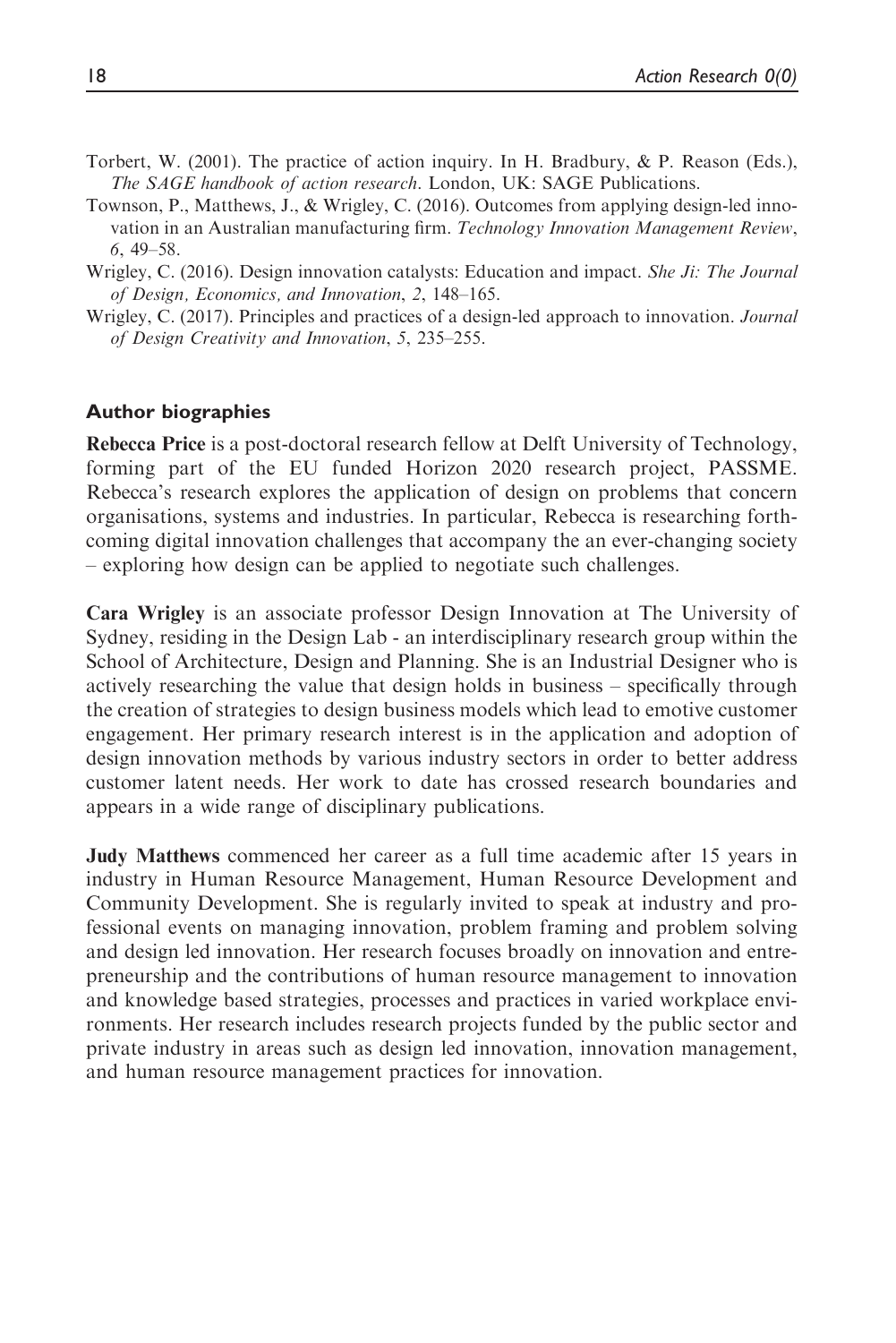| Appendix I. Project                                                                                                                                                                            | details.                                                                                                                                                                                                                                                                                                                                                                                                                   |                                                                                                                                                                                                                                                                                                 |                                                                                                                                                                                                                                                         |                                                                                                                                                                                                                                                                                                                                                                                                                                                                                                                                                                                                                                                                                                                                               |                                                                       |
|------------------------------------------------------------------------------------------------------------------------------------------------------------------------------------------------|----------------------------------------------------------------------------------------------------------------------------------------------------------------------------------------------------------------------------------------------------------------------------------------------------------------------------------------------------------------------------------------------------------------------------|-------------------------------------------------------------------------------------------------------------------------------------------------------------------------------------------------------------------------------------------------------------------------------------------------|---------------------------------------------------------------------------------------------------------------------------------------------------------------------------------------------------------------------------------------------------------|-----------------------------------------------------------------------------------------------------------------------------------------------------------------------------------------------------------------------------------------------------------------------------------------------------------------------------------------------------------------------------------------------------------------------------------------------------------------------------------------------------------------------------------------------------------------------------------------------------------------------------------------------------------------------------------------------------------------------------------------------|-----------------------------------------------------------------------|
| Action research cycle<br>Project name                                                                                                                                                          | Project aim                                                                                                                                                                                                                                                                                                                                                                                                                | Stakeholders involved 2                                                                                                                                                                                                                                                                         | design methods<br>DLI tools and                                                                                                                                                                                                                         | Outcome                                                                                                                                                                                                                                                                                                                                                                                                                                                                                                                                                                                                                                                                                                                                       | Further reading                                                       |
| Project I: currency<br>exchange retail<br>Project 2: mobile<br>upgrade<br>(and a digital<br>engagement<br>Action research<br>cycle 1<br>Action research<br>application<br>strategy)<br>cycle 2 | exchange services in an<br>international departure<br>was to disrupt existing<br>processes through dig-<br>gather deep customer<br>ital innovation and, in<br>he project aim was to<br>he aim of this project<br>doing so, to provide<br>(or did not) interact<br>insights surrounding<br>value to passengers<br>why passengers did<br>international travel<br>context using DLI<br>and stakeholders<br>with currency<br>F | retail partner; business<br>Commercial department;<br>team; IT department;<br>parking department;<br><b>Business development</b><br>corporate relations<br>finance department<br>department; assets<br>operations depart-<br>development team<br>ment; commercial<br>department;<br>department; | activity; SWOT analysis<br>Persona design; touch-<br>point timeline; narra-<br>Business model canvas;<br>three horizons tool;<br>tives; golden circle<br>design; narratives;<br>Reframing; persona<br>persona design;<br>SWOT; touch-<br>point timeline | sale strategy, configured to<br>panying digital strategy that<br>customer segments travel-<br>Project 2 was completed and<br>the international departure<br>project for the retail part-<br>version 2.0 of the mobile<br>Pacific and New Zealand.<br>The direct output from this<br>Australian first, with only<br>radical change in the way<br>applications with accom-<br>one other airport in the<br>ner was a new point-of-<br>passengers. This project<br>released in late 2014 as<br>occurred - particularly<br>application supported a<br>process undertaken by<br>ling between the Asia-<br>New Zealand national<br>engage Australian and<br>was scaled across the<br>company. The mobile<br>was reported as an<br>airport operations | (Price, Wrigley &<br>Wrigley, 2016)<br>Dreiling,<br>2015)<br>(Price & |
|                                                                                                                                                                                                |                                                                                                                                                                                                                                                                                                                                                                                                                            |                                                                                                                                                                                                                                                                                                 |                                                                                                                                                                                                                                                         |                                                                                                                                                                                                                                                                                                                                                                                                                                                                                                                                                                                                                                                                                                                                               | (continued)                                                           |